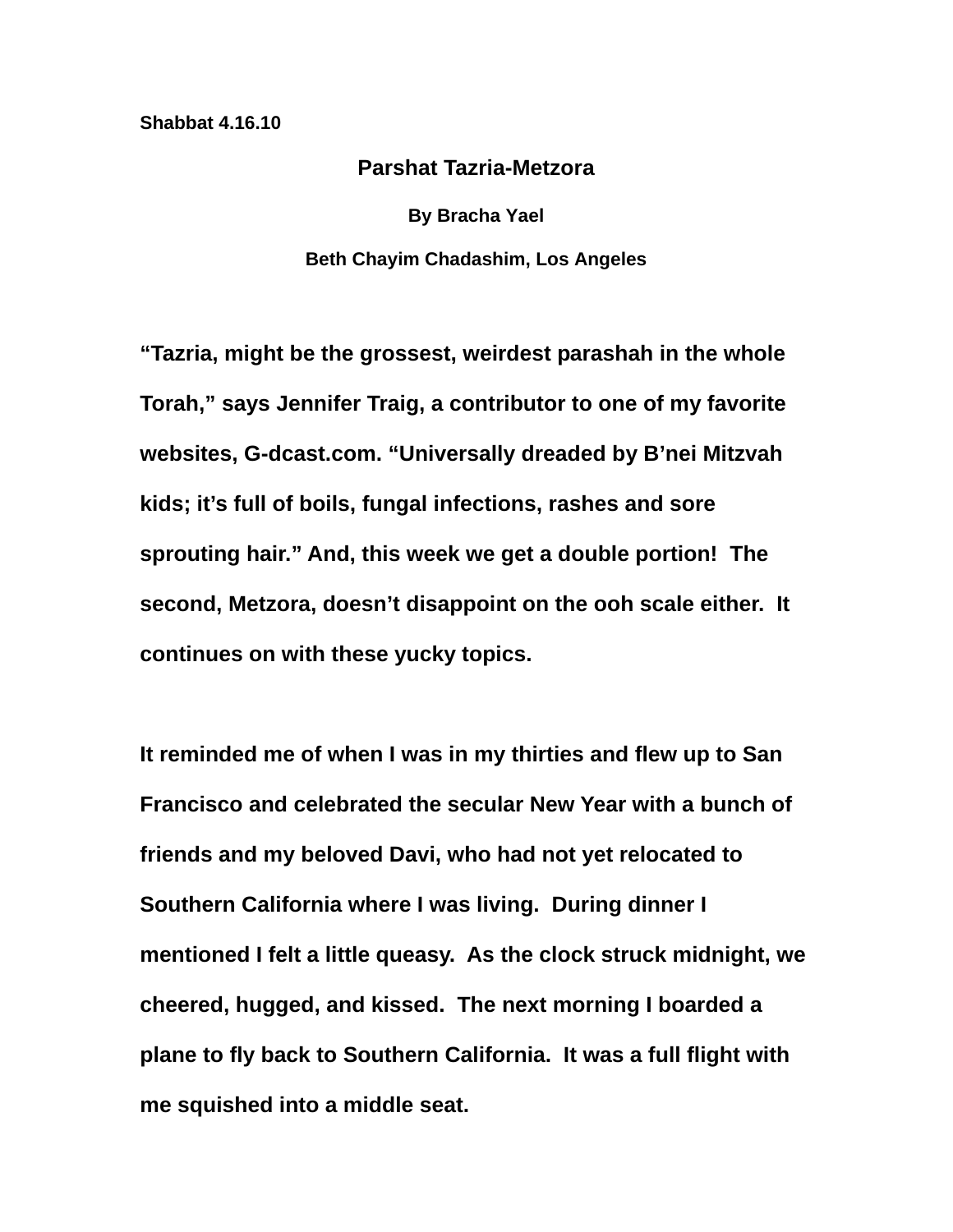**Back in L. A., the next morning, my skin was abloom with red spots. They were in my scalp, ears, and feet, just everywhere. Just thinking about it again, while writing this drash, I actually broke out in a rash. Something Davi found funny--Thanks Davi. But, back to my story. Turns out I had chicken pox.** 

**Lathered in pink calamine lotion from head to toe and my mother's voice in my head, "for God's sake don't scratch," I gave Davi the good news. Fortunately, she'd already had chicken pox, but how about our friends? She told each one of them, no doubt followed by frantic phone calls to parents. Within a week though I was better, my friends were no worse for the wear, and hopefully the same for the airplane passengers.** 

**I can't help but wonder what if my chicken pox episode happened while the Israelites were wandering in the desert. I imagine something like this: I scurry up to the Kohanim—who Traig jokes were "the dermatologists of Biblical times"—for my**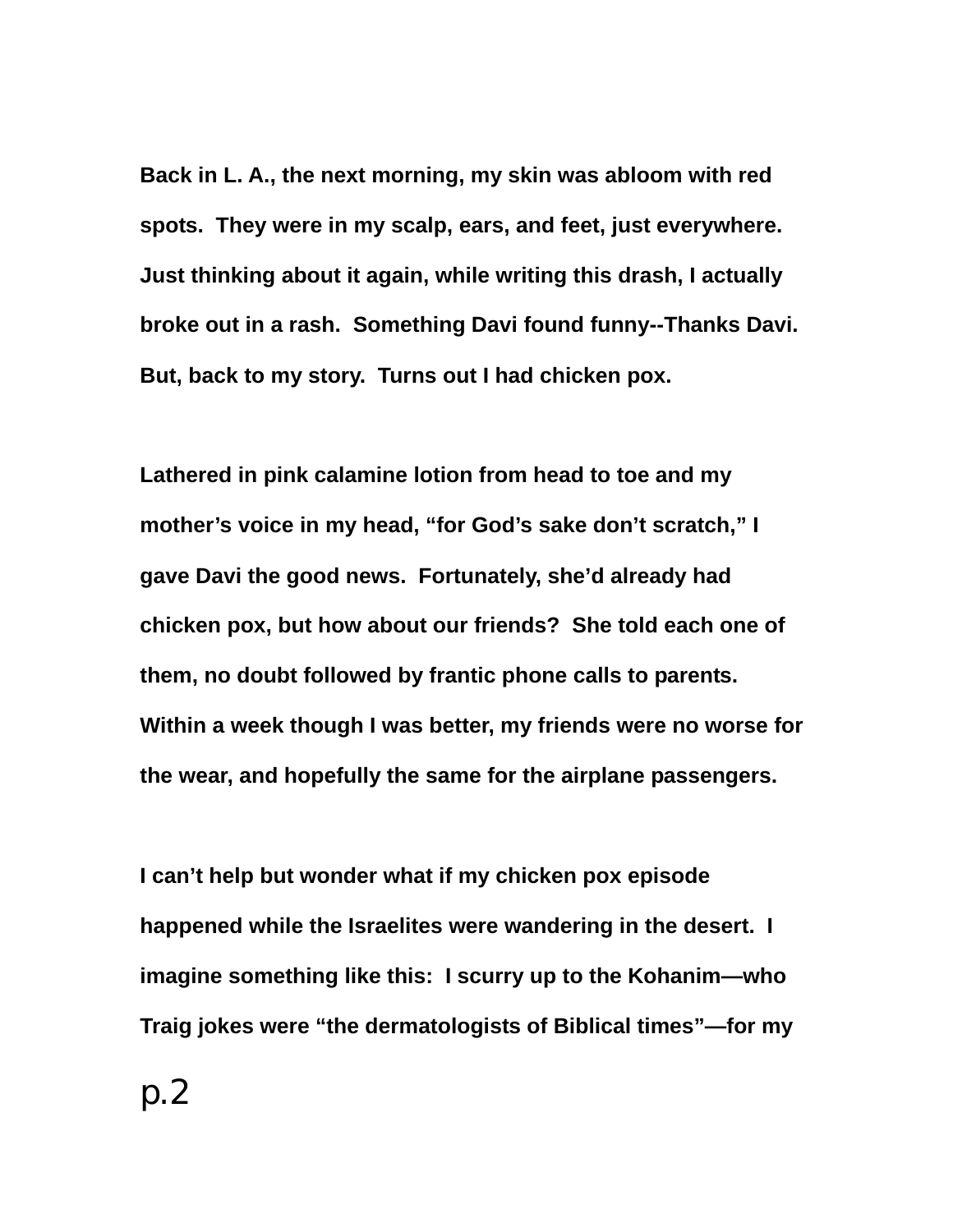**diagnosis. Eleazar, son of Aaron, shouts out, "Dad, there's a lady to see you, she looks awful." Aaron, ankle deep in blood, keeping the altar flame going, and cooking up pleasing odors to God, groans and comes toward the entrance. An overworked, underpaid Aaron who looks faintly like my grouchy Uncle Bob squints his eyes. "Hmmm, son, give me the Torah." Eleazar responds, "The what…" Exasperated, Aaron replies, "That thingy that has my job description in it."** 

**He studies the appropriate passage and then bends down to get a really good look at my red bumps. While he taps his temple he says out loud to himself, "The conditions for tzaraat (later incorrectly called leprosy) are swelling, rash, or discoloration. Well, you definitely have a rash." He goes through the leprosy diagnosis checklist. "Is the affected area scaly?" He peers down again and says, "No." He continues, "Has the affected area turned white? No. Has the hair turned white? No. Is the affected area more than skin deep? No."**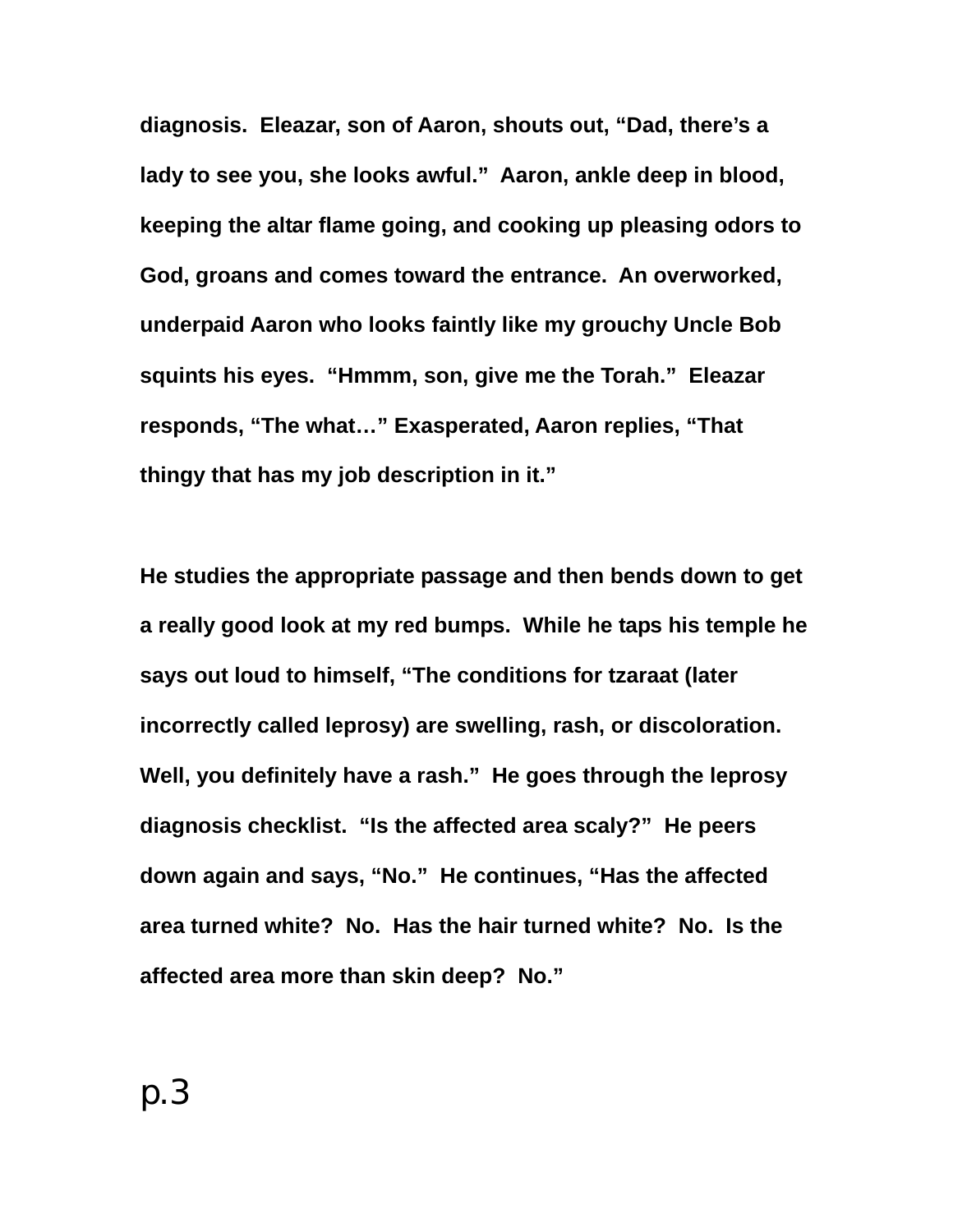**Aaron strokes his beard and says, "I think my work here is done, but, just to be sure I'll check one more source. Son, hand me the Mishnah." Eleazar responds, "But, Dad that hasn't even been written yet!" Aaron snaps back, "Don't pilpul with me, young man!" Quickly he scans it and mutters to himself, "Except in rare cases, symptoms cannot be examined on the Sabbath or the first day afterward. Judge color leniently. Person cannot be examined early in the morning, in the evening, in the house, or on a cloudy day. Best done on the fourth, fifth, eighth and ninth hour of the day."** 

**He chucks the book over his shoulder. Aaron's frustrated! "Doesn't God know I don't have time for busy work?"** 

**In my story, Aaron seems underqualified as a "dermatologist" and overwhelmed with his "normal" duties in the holy of holies. Aaron has a point: Why does God ask him to busy himself with the lowly leper, in Hebrew, the m'tzora when there is so much sacred work for him to do?**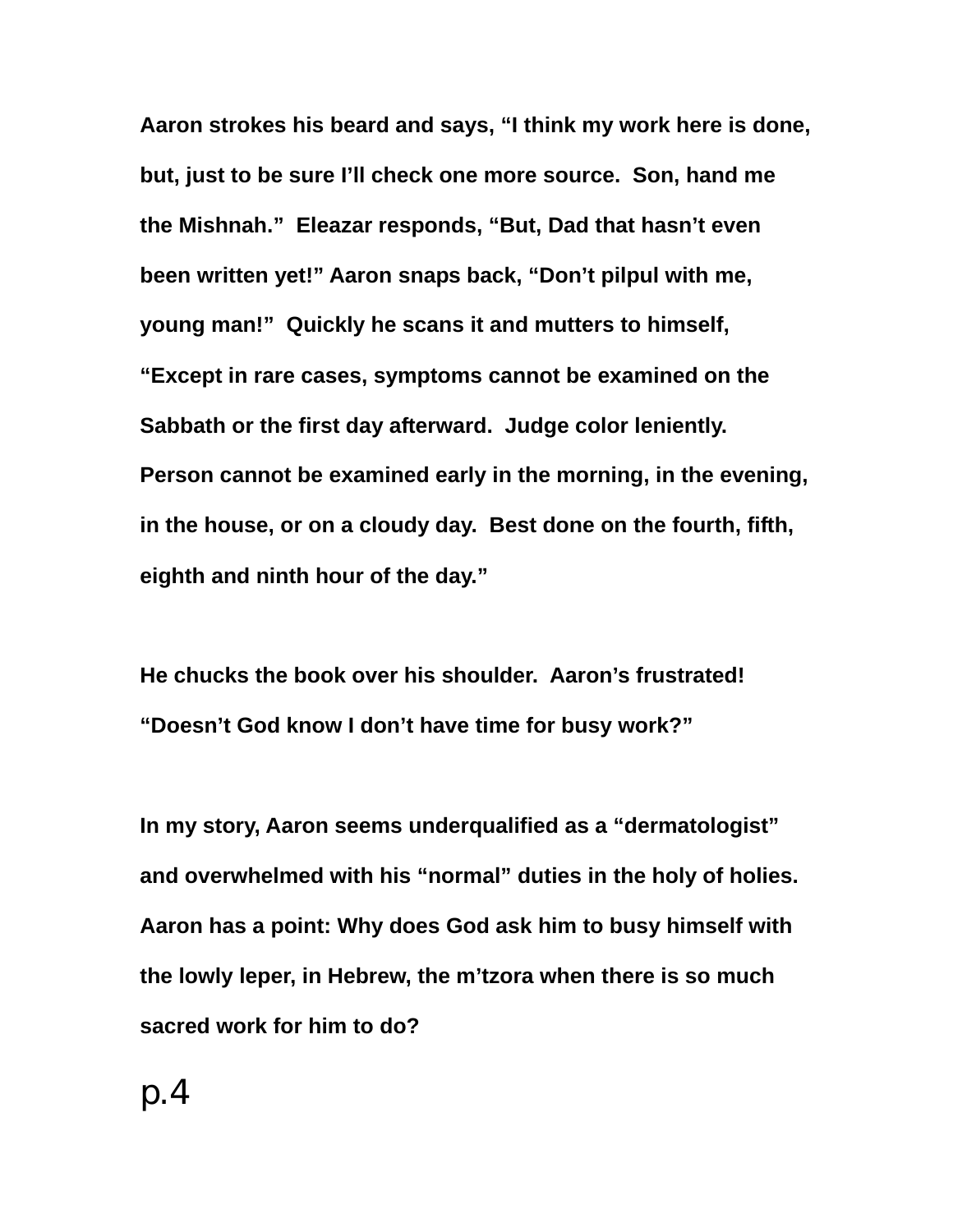**In fact, God expects much from a priest regarding the care of the leper. God commands the Kohen to meticulously examine a potential leper. If he determines that individual is, he must send that person out from the community, every seven days the priest is required to check on the individual, and when the one who's been ill recovers, it is the priest who must purify and return them.** 

**The priests and the lepers share another interesting bond. Lev. 14:15 describes the ritual the priest does to bring a leper back into the community. Did you know it's the same ritual performed on the priests during their ordination? Smearing blood on the ridge of the right ear, hand, and big toe. This ritual is performed for only two groups of people, the priests and the lepers. Perhaps, God is telling the priests, "When you see them, see yourself." Their face, their fate are yours.** 

**The examination of the afflicted is not to happen from afar;**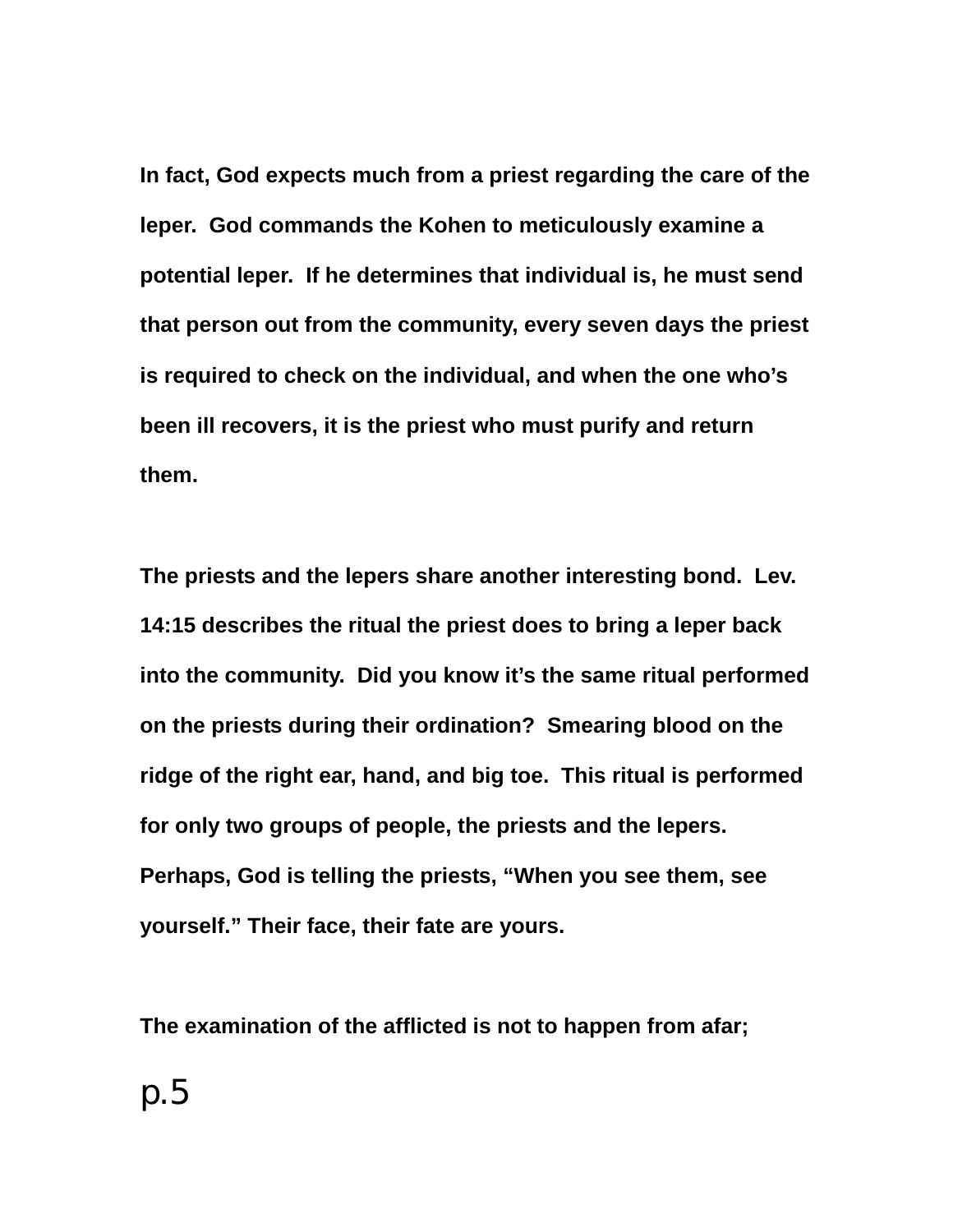**instead you must look close and hard. Has even a single hair changed color? You must understand the gravity of the situation; your decision might isolate someone from the rest of the community. Your concern though does not end there; you must see, be near them every seven days and when they are healed it is you who must bring them back into the community; and in doing so you protect them from prejudice and hatred. This is sacred work.** 

**In Exodus, God said, "All the earth is Mine, but you shall be to Me a kingdom of priests and a holy nation." (Ex. 19:5-6) To God each of one of us is holy, chosen to busy ourselves in sacred work, to protect those who might be or already are cast out from society.** 

**Being Jewish and Queer we know what vulnerability feels like. Last week, we observed Yom HaShoah and remembered the millions of lives lost, including many from our own families. We**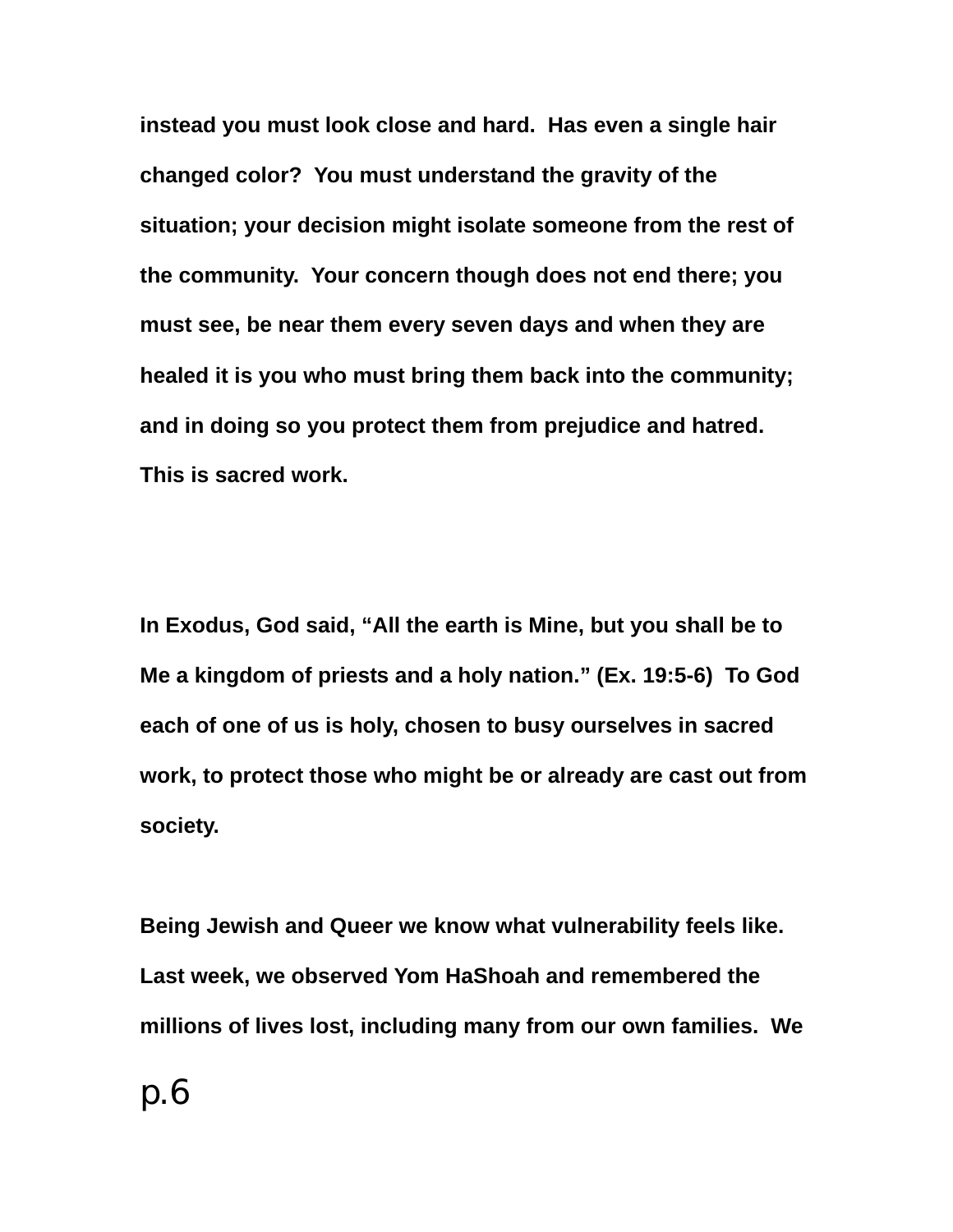**look on in horror at the "Kill the Gays" legislation now pending in Uganda, but feel comfort we don't live in such a society. Or, maybe we do? U.S. pastors strongly influenced the language of the bill. In some places Hate Crime laws do not cover members of the GLBT community. And, people voted in state after state to ban gays and lesbians the fundamental right to marry. With the passage of Prop 8, even a blue state like California is not beyond the reach of shame.** 

**Unfortunately, others are with us outside the main camp of society. At BCC's Poetry Slam a few weeks back, Yuval David said the homeless are today's social lepers. I'd add others. The mentally ill, who often find themselves on the streets; the poor, the uneducated, and despite the election of our first black president, the "isms" of racism, sexism, and ageism remain. It's shocking how we almost automatically dismiss whole groups or classes of people, only because they're perceived difference from us. What a stark contrast to the priests' careful attention paid to each potential leper, to the point of a single hair! To exile**